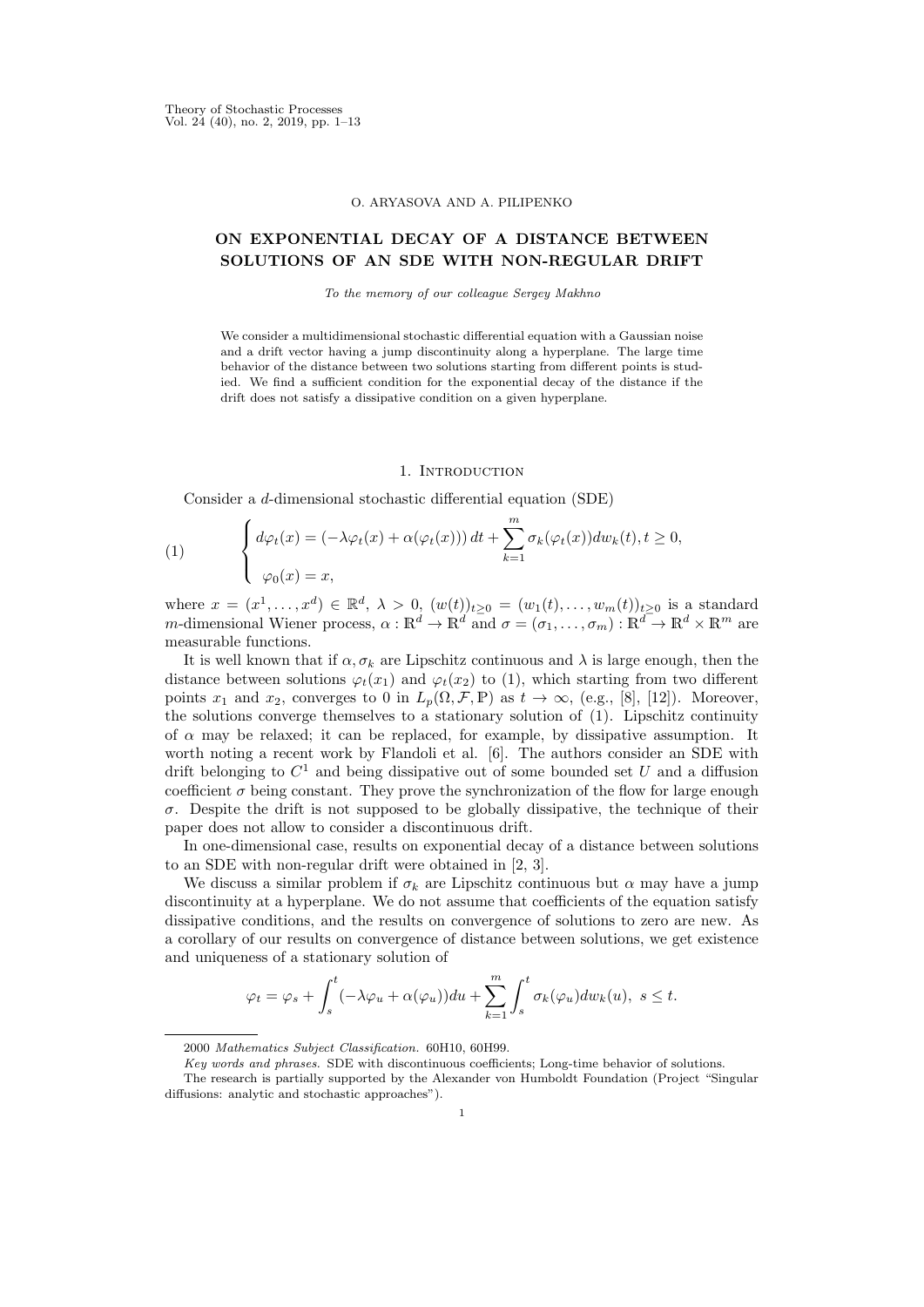Note that all our results concern strong solutions to SDEs, i.e., all solutions are defined on the given probability space and expectations are taken with respect to the given probability measure. If one is interested in weak solutions and a distance between distributions of  $\varphi_t(x)$  and  $\varphi_t(y)$ , then assumptions on coefficients may be relaxed essentially, see for example [10, 11].

2. Large time behavior of the distance between two solutions

We consider the SDE (1). Denote

$$
S = \{x \in \mathbb{R}^d : x^d = 0\},\
$$

$$
\mathbb{R}^{d}_{+} = \{x \in \mathbb{R}^{d} : x^{d} > 0\}, \mathbb{R}^{d}_{-} = \{x \in \mathbb{R}^{d} : x^{d} < 0\}.
$$

In what follows we assume that coefficients of (1) satisfy the following conditions.

- (A1) The function  $\alpha$  is bounded.
- (A2) Lipschitz continuity on  $\mathbb{R}^d_\pm$ : There exists  $\tilde{K}_\alpha > 0$  such that for all  $x, y \in \mathbb{R}^d_+$  or  $x, y \in \mathbb{R}^d_-,$

$$
|\alpha(x) - \alpha(y)| \le \tilde{K}_{\alpha}|x - y|.
$$

It follows from (A2) that for all  $\tilde{x} \in S$ , there exist limits

$$
\alpha_+(\tilde{x}):=\lim_{\substack{x\to\tilde{x},\\x\in\mathbb{R}_+^d}}\alpha(x),\alpha_-(\tilde{x}):=\lim_{\substack{x\to\tilde{x},\\x\in\mathbb{R}_-^d}}\alpha(x).
$$

- (B1) The function  $\sigma$  is bounded.
- (B2) Lipschitz continuity on  $\mathbb{R}^d$ : There exists  $\tilde{K}_{\sigma} > 0$  such that for all  $x, y \in \mathbb{R}^d$ ,

$$
|\sigma(x) - \sigma(y)| \le \tilde{K}_{\sigma}|x - y|.
$$

(B3) Uniform ellipticity: There exists a constant  $B_{\sigma} > 0$  such that for all  $x \in \mathbb{R}^d$ ,  $\theta \in \mathbb{R}^d$ ,

(2) 
$$
\theta^* \sigma(x) \sigma^*(x) \theta \geq B_{\sigma} |\theta|^2.
$$

Under these assumptions there exists a unique strong solution to  $(1)$  (see, for example,  $[16]$ ).

Remark 2.1. Note that since  $\sigma$  is uniformly elliptic, the solution to equation (1) spends zero time on S. So we can redefine the function  $\alpha$  on S in an arbitrary way.

The main result of the paper is following:

**Theorem 2.1.** Let conditions (A1), (A2), (B1), (B2), (B3) hold. Then for any  $p \ge 1$ :

$$
\exists \Lambda = \Lambda(\alpha, \sigma) > 0 \ \forall \lambda > \Lambda \ \exists C_1 = C_1(\lambda, \alpha, \sigma) > 0 \ \exists C_2 = C_2(\lambda, \alpha, \sigma) > 0 : \ \forall x, y \in \mathbb{R}^d,
$$

(3) 
$$
(\mathbb{E}|\varphi_t(y) - \varphi_t(x)|^p)^{\frac{1}{p}} \leq C_1 e^{-C_2 t} |y - x|.
$$

Here  $\varphi_t(x)$  is a solution to equation (1) starting at the point x.

Remark 2.2. The values of  $\Lambda$ ,  $C_1$ ,  $C_2$  will be defined in the proof.

*Proof.* It can be checked (see [1], Theorem 4 and (51)) that  $\varphi_t(\cdot)$  is Gâteaux differentiable in  $L_p(\Omega, \mathcal{F}, \mathbb{P})$ ,  $p > 0$ , i.e., for all  $x \in \mathbb{R}^d$  there exists  $\nabla \varphi_t(x)$  such that for all  $v \in \mathbb{R}^d$ ,  $t \geq 0$ ,

(4) 
$$
\mathbb{E}\left|\frac{\varphi_t(x+\varepsilon v)-\varphi_t(x)}{\varepsilon}-\nabla\varphi_t(x)v\right|^p\to 0, \ \varepsilon\to 0.
$$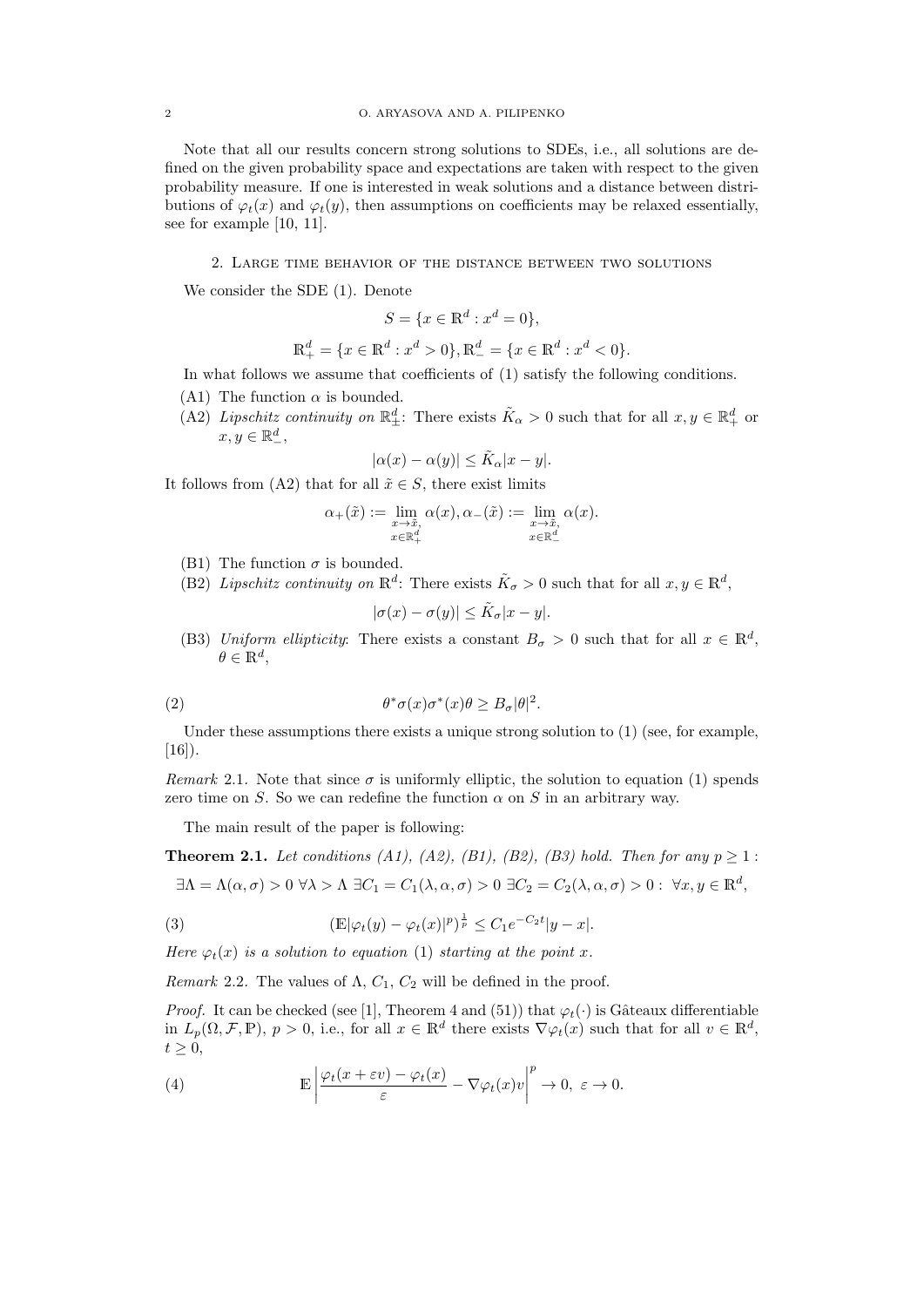Moreover, the process  $(\nabla \varphi_t(x))_{t\geq 0}$  is continuous in x in  $L_p(\Omega, \mathcal{F}, \mathbb{P})$ ,  $p > 0$ . This imply that for  $x, y \in \mathbb{R}^d$ ,

(5) 
$$
\varphi_t(y) - \varphi_t(x) = \int_0^1 (\nabla \varphi_t(x + \xi(y - x)), y - x) d\xi,
$$

where  $\nabla \varphi_t(\cdot)$  is the derivative.

Using (5) we get

$$
(6) \ \mathbb{E}|\varphi_t(y) - \varphi_t(x)|^p \leq \mathbb{E}(\int_0^1 |(\nabla \varphi_t(x+\xi(y-x)), y-x)|d\xi)^p \leq |y-x|^p \cdot \sup_{z \in \mathbb{R}^d} \mathbb{E}|\nabla \varphi_t(z)|^p.
$$

So to obtain (3) we need to get an estimate for  $\sup_{z\in\mathbb{R}^d} \mathbb{E}|\nabla\varphi_t(z)|^p$ . We consider the case  $p = 1$  only. The general case can be considered similarly.

If  $\alpha_+(x) = \alpha_-(x)$ ,  $x \in S$ , then  $Y_t(x) := \nabla \varphi_t(x)$  is a solution to the SDE

(7) 
$$
\begin{cases} dY_t(x) = [-\lambda + \nabla \alpha(\varphi_t(x))]Y_t(x)dt + \sum_{k=1}^m \nabla \sigma_k(\varphi_t(x))Y_t(x)dw_k(t), t \ge 0, \\ Y_0(x) = E, \end{cases}
$$

where E is a  $d \times d$ -identity matrix. This formula is well known when  $\alpha, \sigma \in C^1(\mathbb{R}^d)$ . For Lipschitz continuous functions  $\alpha$  and  $\sigma$  the result can be found in [4], Th. 3.3.1.

Remark 2.3. It follows from Rademacher's theorem that the Lipschitz continuous functions  $\alpha$  and  $\sigma$  are differentiable almost everywhere with respect to the Lebesgue measure. We define  $\nabla \alpha(\varphi_t(x))$ ,  $\nabla \sigma(\varphi_t(x))$  in an arbitrary way at the points where they do not exist. Since  $\sigma$  is non-degenerate, the distribution of  $\varphi_t(x)$  is absolutely continuous. So  $\nabla \alpha(\varphi_t(x))$ ,  $\nabla \sigma(\varphi_t(x))$  are defined uniquely up to the set of probability zero.

If  $\alpha_+(x) \neq \alpha_-(x)$ ,  $x \in S$ , then the distributional derivative of  $\alpha$  is equal to

$$
\nabla \alpha(x) + D(x)\delta_S, x \in \mathbb{R}^d
$$

.

Here  $\delta_S$  is the standard surface measure on S (if  $d = 1$ ,  $\delta_S(x)$  is the Dirac delta function), and

$$
D(x) = \begin{pmatrix} 0 & \cdots & 0 & \alpha_+^1(x) - \alpha_-^1(x) \\ \vdots & \ddots & \vdots & \vdots \\ 0 & \cdots & 0 & \alpha_+^d(x) - \alpha_-^d(x) \end{pmatrix}, x \in S.
$$

Formally, in this case the integral form of equation (7) becomes

(8) 
$$
Y_t(x) = E + \int_0^t [-\lambda + \nabla \alpha(\varphi_s(x))] Y_s(x) ds + \int_0^t D(\varphi_s(x)) Y_s(x) \delta_S(\varphi_s(x)) ds + \sum_{k=1}^m \int_0^t \nabla \sigma_k(\varphi_s(x)) Y_s(x) dw_k(s).
$$

It was proved in [1] that  $Y_t(x)$  is a solution to equation (8), where by

$$
\int_0^t D(\varphi_s(x))Y_s(x)\delta_S(\varphi_s(x))ds
$$

we mean the integral with respect to the local time of the process  $(\varphi_t(x))_{t>0}$  on the hyperplane S:

$$
\int_0^t D(\varphi_s(x))Y_s(x) dL_s^S(\varphi(x)),
$$

where

$$
L_t^S(\varphi(x)) := \lim_{\varepsilon \downarrow 0} \frac{1}{2\varepsilon} \int_0^t \mathbb{1}_{|\langle \varphi_s(x), e_d \rangle| \leq \varepsilon} ds, \ e_d = (0, 0, \dots, 0, 1).
$$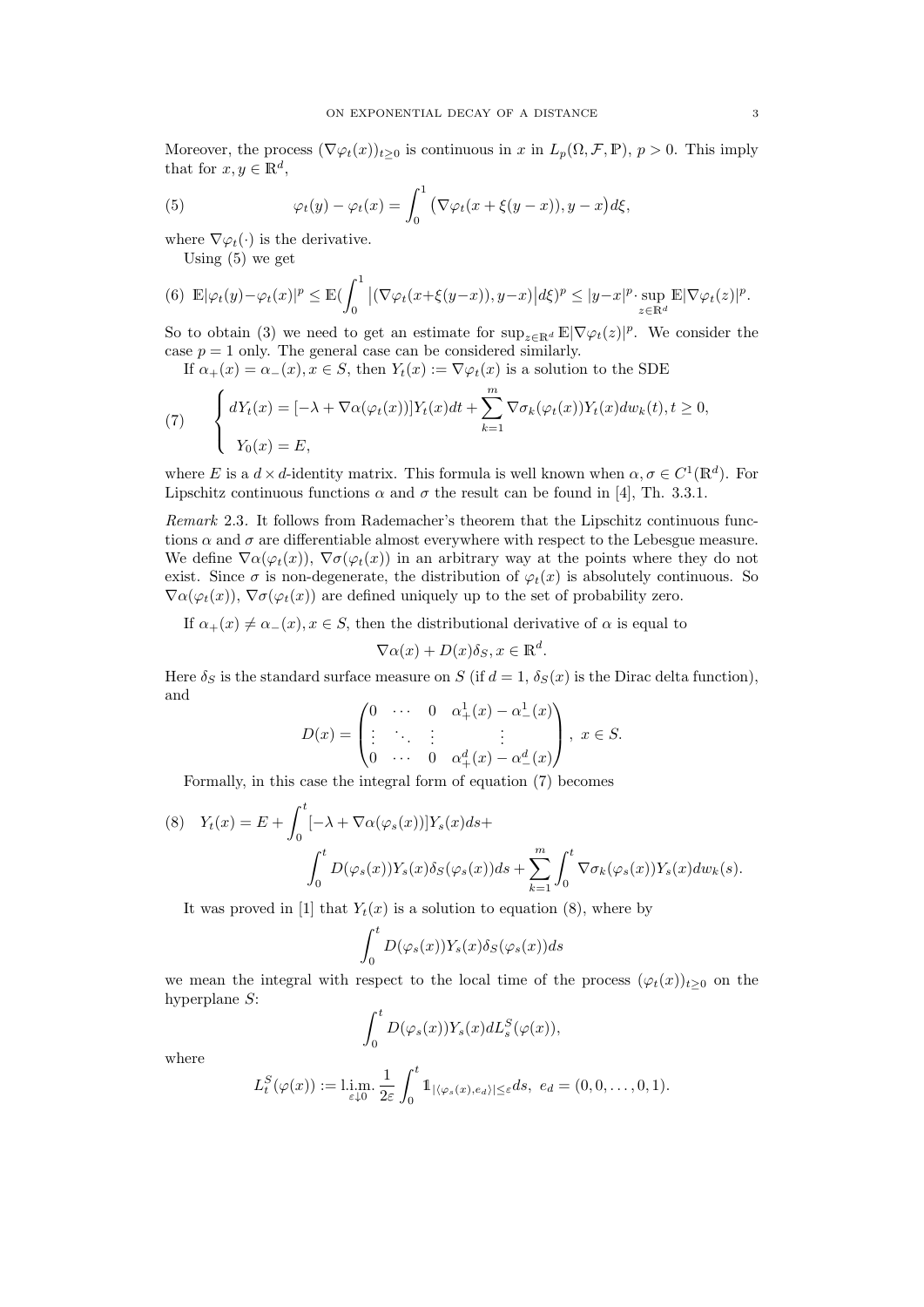Note that the local time of the process  $(\varphi_t(x))_{t\geq 0}$  on the hyperplane S coincides with the local time of the d-th coordinate of the process  $(\varphi_t(x))_{t\geq 0}$  at the point 0, which is defined by the formula

(9) 
$$
L_t^0(\varphi^d(x)) = \lim_{\varepsilon \downarrow 0} \frac{1}{2\varepsilon} \int_0^t \mathbb{1}_{|\varphi_s^d(x)| \le \varepsilon} ds.
$$

Then equation (8) can be rewritten as follows

(10) 
$$
Y_t(x) = E + \int_0^t \left[ -\lambda + \nabla \alpha(\varphi_s(x)) \right] Y_s(x) ds + \int_0^t D(\varphi_s(x)) Y_s(x) dL_s^0(\varphi^d(x)) + \sum_{k=1}^m \int_0^t \nabla \sigma_k(\varphi_s(x)) Y_s(x) dw_k(s).
$$

It is known that there exists a unique strong solution to equation (10) (see, for example, [13], Ch. V, Th. 7). Set

(11) 
$$
K_{\alpha} := \operatorname*{\mathrm{ess\ sup}}_{x \in \mathbb{R}^d} |\nabla \alpha(x)|,
$$

(12) 
$$
K_{\sigma} := \operatorname*{\mathrm{ess\ sup}}_{x \in \mathbb{R}^d} |\nabla \sigma(x)|.
$$

Here and below we denote by  $|\cdot|$  both the Euclidean norm of vectors and the Hilbert-Schmidt norm of matrices. Note that (A2), (B2) are satisfied with  $\tilde{K}_{\alpha} = K_{\alpha}, \tilde{K}_{\sigma} = K_{\sigma}$ , respectively. Put

$$
||D||_{\infty} = \sup_{x \in S} |D(x)|.
$$

Define

$$
h(t) = (2\lambda - 2K_{\alpha} - K_{\sigma}^{2})t - 2||D||_{\infty}L_{t}^{0}(\varphi^{d}(x)).
$$

**Lemma 2.1.** For all  $T > 0$ ,

$$
\sup_{t \in [0,T]} \mathbb{E}e^{h(t)}|Y_t(x)|^2 \le d.
$$

The proof of Lemma follows from Itô's formula. For details, see Appendix.

Using the Hölder inequality we obtain

(13) 
$$
\mathbb{E}|Y_t(x)| \leq \left(\mathbb{E}e^{h(t)}|Y_t(x)|^2\right)^{1/2} \left(\mathbb{E}e^{-h(t)}\right)^{1/2} \leq
$$

$$
d^{1/2}e^{(-\lambda + K_{\alpha} + \frac{1}{2}K_{\sigma}^2)t} \left(\mathbb{E}e^{2\|D\|_{\infty}L_t^0(\varphi^d(x))}\right)^{1/2}.
$$

**Lemma 2.2.** For each  $t > 0$ ,

(14) 
$$
\sup_{x \in \mathbb{R}^d} \mathbb{E} L_t^0(\varphi^d(x)) \le \frac{\rho(t, \lambda)}{B_\sigma},
$$

where

$$
\rho(t,\lambda) = \|\alpha^d\|_{\infty} t + \left(1 + \frac{2}{3}\lambda t\right) \sqrt{\left(\frac{\|\alpha^d\|_{\infty}^2}{2\lambda} + \|\sigma\|_{\infty}^2\right)t}
$$

and  $\|\alpha\|_{\infty} = \sup_{x \in \mathbb{R}^d} |\alpha(x)|$ ,  $\|\sigma\|_{\infty} = \sup_{x \in \mathbb{R}^d} |\sigma(x)|$ ,  $B_{\sigma}$  is the uniform ellipticity constant from equation (2).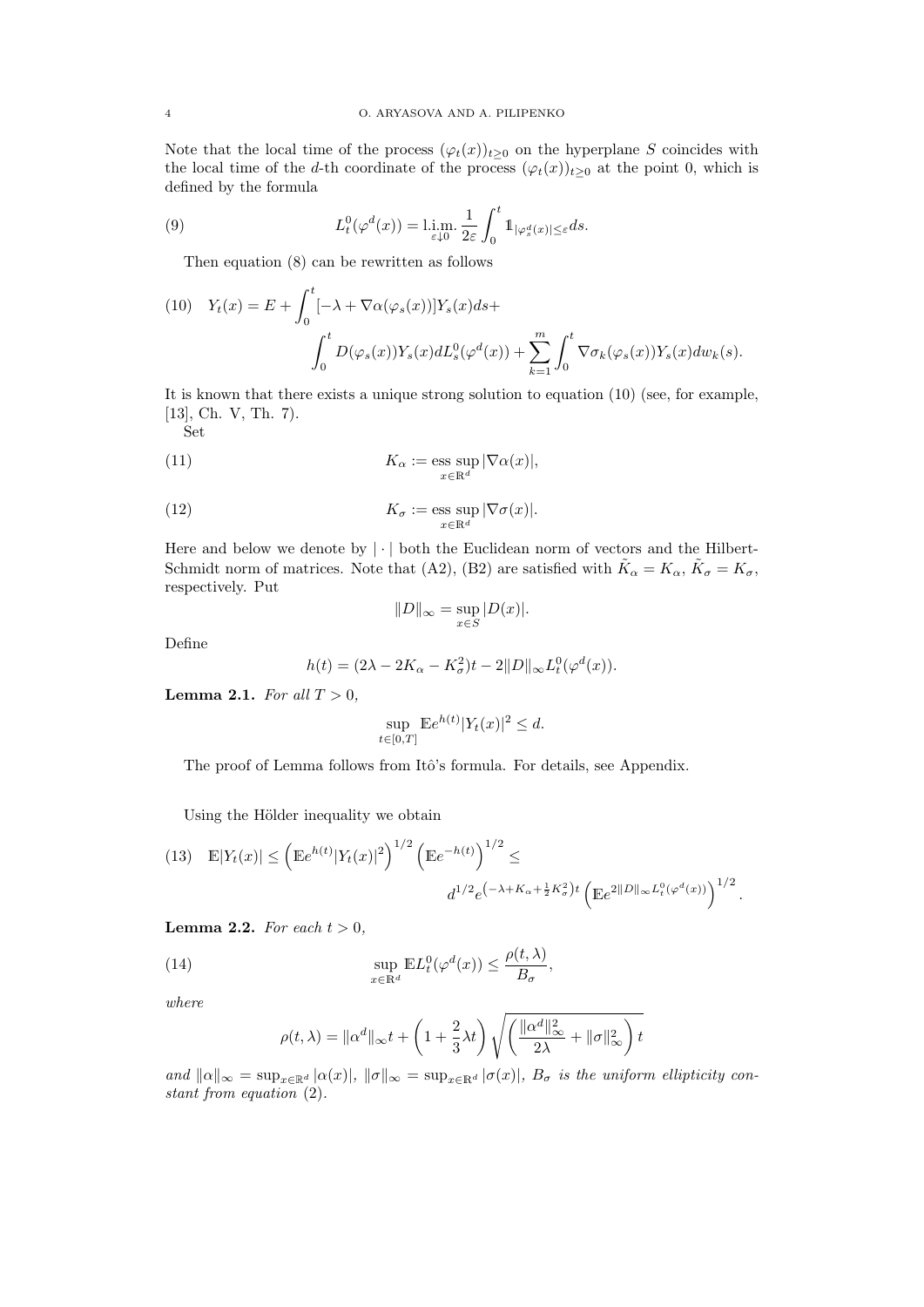To prove the Lemma we use Tanaka's formula. See Appendix for details.

It is well known that  $L_t^S(\varphi(x))$  is a W-functional of the Markov process  $(\varphi_t(x))_{t\geq0}$  (see [5], Ch. 6–8 for theory and terminology). Then the following estimates on the moments of  $L_t^S(\varphi(x))$  are true.

**Proposition 2.1** ([7], Ch. II, §6, Lemma 3). For all  $n \geq 1$ ,  $t > 0$ ,

$$
\sup_{x \in \mathbb{R}^d} \mathbb{E} \left( L_t^S(\varphi(x)) \right)^n \leq n! \left( \sup_{x \in \mathbb{R}^d} \mathbb{E} L_t^S(\varphi(x)) \right)^n.
$$

Since  $L_t^0(\varphi^d(x)) = L_t^S(\varphi(x))$ , then using Proposition 2.1 and Lemma 2.2 we obtain the following modification of Khas'minskii's Lemma (see [9] or [15], Ch.1 Lemma 2.1). **Lemma 2.3.** Let  $t_0 > 0$  be such that  $\frac{2||D||_{\infty}\rho(t_0,\lambda)}{B_{\sigma}} < 1$  and (14) hold. Then for all  $t \leq t_0$ , (15) sup  $x \in \mathbb{R}^d$  $\mathbb{E}e^{2||D||_{\infty}L_t^0(\varphi^d(x))} \leq \frac{1}{\sqrt{2||D||}}$  $1-\frac{2\|D\|_{\infty}}{B}$  $\frac{D\|\infty}{B_\sigma}\rho(t_0,\lambda)$ .

Using the inequality (15) we can estimate the right-hand side of (13) for small  $t$ . Consider now an arbitrary  $t > 0$ . Put  $n = \left[\frac{t}{t_0}\right] + 1$ , and

$$
s_0 = 0, s_1 = t_0, \ldots, s_k = kt_0, \ldots, s_{n-1} = (n-1)t_0, s_n = t.
$$

We have

$$
\label{eq:3.16} \begin{split} \mathbb{E} e^{2\|D\|_\infty L^0_t(\varphi^d(x))} &= \mathbb{E} \prod_{k=0}^{n-1} e^{2\|D\|_\infty \left( L^0_{s_{k+1}}(\varphi^d(x))-L^0_{s_k}(\varphi^d(x)) \right)} = \\ & \mathbb{E} \left( \mathbb{E} \left[ \prod_{k=0}^{n-1} e^{2\|D\|_\infty \left( L^0_{s_{k+1}}(\varphi^d(x))-L^0_{s_k}(\varphi^d(x)) \right) } \big| \mathcal{F}_{s_{n-1}} \right] \right) = \\ & \mathbb{E} \left\{ \prod_{k=0}^{n-2} e^{2\|D\|_\infty \left( L^0_{s_{k+1}}(\varphi^d(x))-L^0_{s_k}(\varphi^d(x)) \right) } \mathbb{E} \left( e^{2\|D\|_\infty \left( L^0_{s_n}(\varphi^d(x))-L^0_{s_{n-1}}(\varphi^d(x)) \right) } \big| \mathcal{F}_{s_{n-1}} \right) \right\}. \end{split}
$$

It is not hard to see that

(16) 
$$
P\{L_{t+s}^S(\varphi(x)) = L_s^S(\varphi(x)) + \theta_s L_t^S(\varphi(x)), \ s \ge 0, t \ge 0\} = 1,
$$

where  $\theta$  is the shift operator.

Using (16) and Lemma 2.3 we get for  $k = 1, \ldots, n$ ,

$$
\begin{split} \mathbb{E}\left(e^{2\lVert D\rVert_{\infty}\left(L^0_{s_k}(\varphi^d(x))-L^0_{s_{k-1}}(\varphi^d(x))\right)}\big| \mathcal{F}_{s_{k-1}}\right)&=\mathbb{E}\left(e^{2\lVert D\rVert_{\infty}\theta_{s_{k-1}}L^0_{s_k-s_{k-1}}(\varphi^d(x))}\big| \mathcal{F}_{s_{k-1}}\right)\leq\\ \sup_{z\in\mathbb{R}^d}\mathbb{E} e^{2\lVert D\rVert_{\infty}L^0_{s_k-s_{k-1}}(\varphi^d(z))}\leq \sup_{z\in\mathbb{R}^d}\mathbb{E} e^{2\lVert D\rVert_{\infty}L^0_{t_0}(\varphi^d(z))}\leq \frac{1}{1-\frac{2\lVert D\rVert_{\infty}}{B_\sigma}\rho(t_0,\lambda)}\text{ a.s.}\end{split}
$$

Then

(17)

$$
\begin{split} \mathbb{E}e^{2\|D\|_\infty L^0_t(\varphi^d(x))} &\leq \frac{1}{1-\frac{2\|D\|_\infty}{B_\sigma}\rho(t_0,\lambda)}\mathbb{E}\prod_{k=0}^{n-2}e^{2\|D\|_\infty\left(L^0_{s_{k+1}}(\varphi^d(x))-L^0_{s_k}(\varphi^d(x))\right)}\leq \cdots\leq\\ &\frac{1}{\left(1-\frac{2\|D\|_\infty}{B_\sigma}\rho(t_0,\lambda)\right)^n}=e^{-n\ln\left(1-\frac{2\|D\|_\infty}{B_\sigma}\rho(t_0,\lambda)\right)}=e^{-\left(\left[\frac{t}{t_0}\right]+1\right)\ln\left(1-\frac{2\|D\|_\infty}{B_\sigma}\rho(t_0,\lambda)\right)}. \end{split}
$$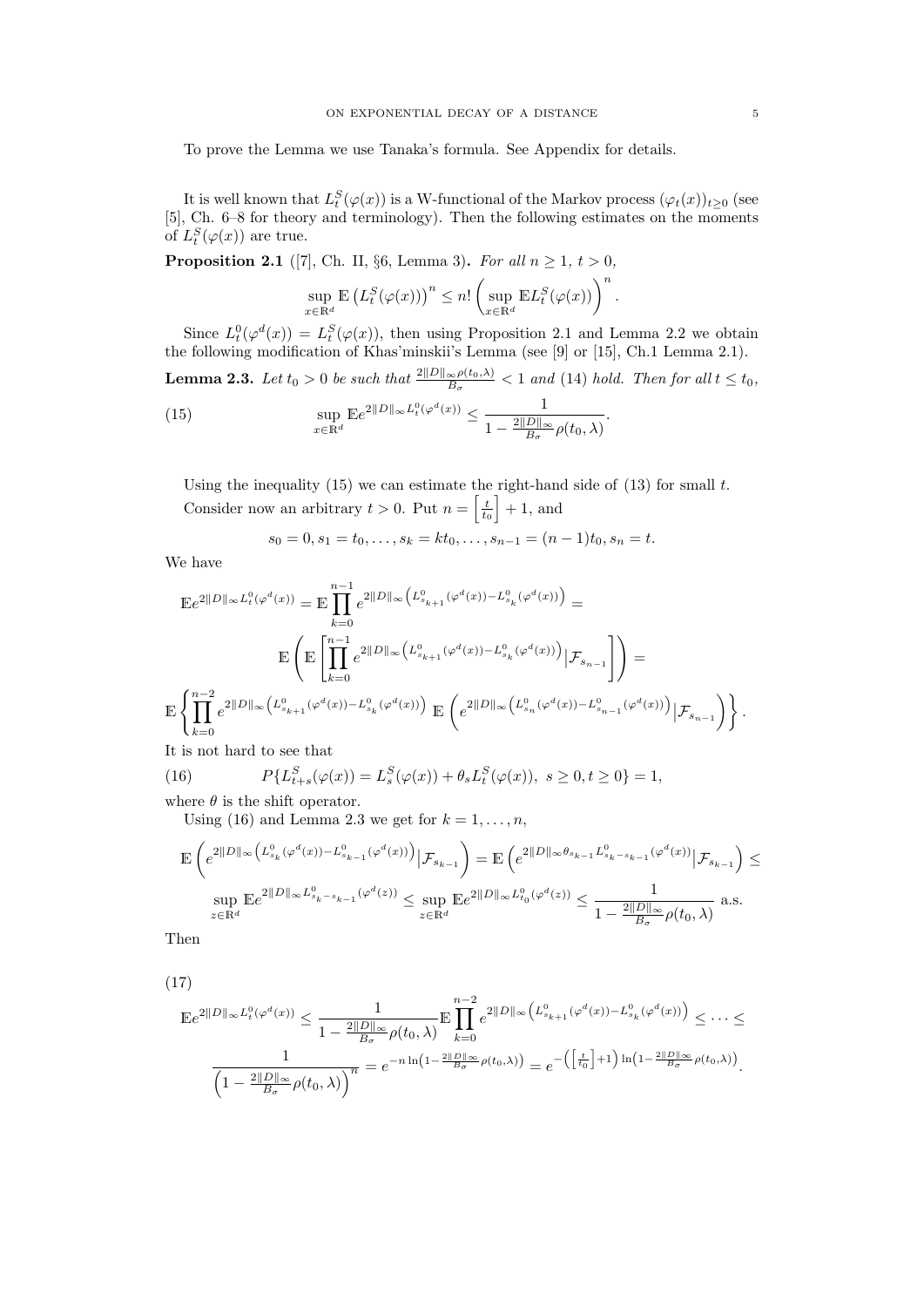The right-hand side of  $(17)$  does not depend on x. So we have

(18) 
$$
\sup_{x \in \mathbb{R}^d} \mathbb{E}e^{2\|D\|_{\infty}L_t^0(\varphi^d(x))} \leq e^{-\left(\left[\frac{t}{t_0}\right]+1\right)\ln\left(1-\frac{2\|D\|_{\infty}}{B_{\sigma}}\rho(t_0,\lambda)\right)}.
$$

Substituting this inequality into (13) we get the following inequality for any  $t > 0$ :

$$
(19) \quad \sup_{x \in \mathbb{R}^d} \mathbb{E}|Y_t(x)| \leq d^{1/2} e^{\left(-\lambda + K_\alpha + \frac{1}{2}K_\sigma^2\right)t} \sup_{x \in \mathbb{R}^d} \left(\mathbb{E}e^{2\|D\|_\infty L_t^0(\varphi^d(x))}\right)^{1/2} \leq
$$
\n
$$
d^{1/2} e^{\left(-\lambda + K_\alpha + \frac{1}{2}K_\sigma^2\right)t - \frac{1}{2}\left(\frac{t}{t_0} + 1\right)\ln\left(1 - \frac{2\|D\|_\infty}{B_\sigma}\rho(t_0, \lambda)\right)} =
$$
\n
$$
d^{1/2} \frac{1}{\sqrt{1 - \frac{2\|D\|_\infty}{B_\sigma}\rho(t_0, \lambda)}} e^{\left(-\lambda + K_\alpha + \frac{1}{2}K_\sigma^2 - \frac{1}{2t_0}\ln\left(1 - \frac{2\|D\|_\infty}{B_\sigma}\rho(t_0, \lambda)\right)\right)t}.
$$

First, assume that  $\Lambda \geq 1/2$ . Then for all  $\lambda > \Lambda$  and  $t \geq 0$ ,

$$
\rho(t,\lambda) \le \left(1 + \frac{2}{3}\lambda t\right) \sqrt{(||\alpha^d||^2_{\infty} + ||\sigma||^2_{\infty}) t} + ||\alpha^d||_{\infty} t.
$$

From (19) we obtain

(20) 
$$
\sup_{x \in \mathbb{R}^d} \mathbb{E}|Y_t(x)| \leq C_1(\lambda, \alpha, \sigma) e^{-\lambda + K - \frac{1}{2t_0} \ln\left(1 - K_1 t_0^{1/2} - K_2 t_0 - K_3 \lambda t_0^{3/2}\right)t},
$$

where

(21) 
$$
C_1(\lambda, \alpha, \sigma) = d^{1/2} \frac{1}{\sqrt{1 - \frac{2||D||_{\infty}}{B_{\sigma}} \rho(t_0, \lambda)}},
$$

$$
K = K_{\alpha} + \frac{1}{2} K_{\sigma}^{2},
$$
  

$$
K_{1} = \frac{2||D||_{\infty}}{B_{\sigma}} \sqrt{(||\alpha^{d}||_{\infty}^{2} + ||\sigma||_{\infty}^{2})}; \quad K_{2} = \frac{2||D||_{\infty}}{B_{\sigma}} ||\alpha^{d}||_{\infty};
$$
  

$$
K_{3} = \frac{4||D||_{\infty}}{3B_{\sigma}} \sqrt{(||\alpha^{d}||_{\infty}^{2} + ||\sigma||_{\infty}^{2})}.
$$

If we show that

$$
\exists \Lambda \ge 1/2 \,\forall \lambda > \Lambda \,\exists t_0 = t_0(\lambda) > 0 : 0 \quad 2t_0(-\lambda + K) - \ln(1 - K_1 \lambda t_0^{3/2} - K_2 t_0 - K_3 t_0^{1/2}) < 0,
$$

then  $(3)$  will follow from  $(6)$  and  $(20)$ . Note that for all  $\lambda \geq \frac{4}{3}K$ ,

$$
\frac{1}{2}
$$

(22) 
$$
2t_0(-\lambda + K) \leq -\frac{\lambda t_0}{2}.
$$

Further, it is easy to see that there exist  $\delta > 0$  such that

(23) 
$$
-\frac{1}{2} - \ln\left(1 - K_2\delta - (K_1 + K_3)\delta^{1/2}\right) < 0.
$$

Put  $\Lambda = \max\left\{\frac{1}{2}, \frac{4}{3}K, \frac{1}{\delta}\right\}$ . Now for each  $\lambda > \Lambda$  we can choose  $t_0 = t_0(\lambda) > 0$ , which satisfies conditions of Lemma 2.3 and such that  $t_0 < \frac{1}{\lambda}$ . In particular, this implies that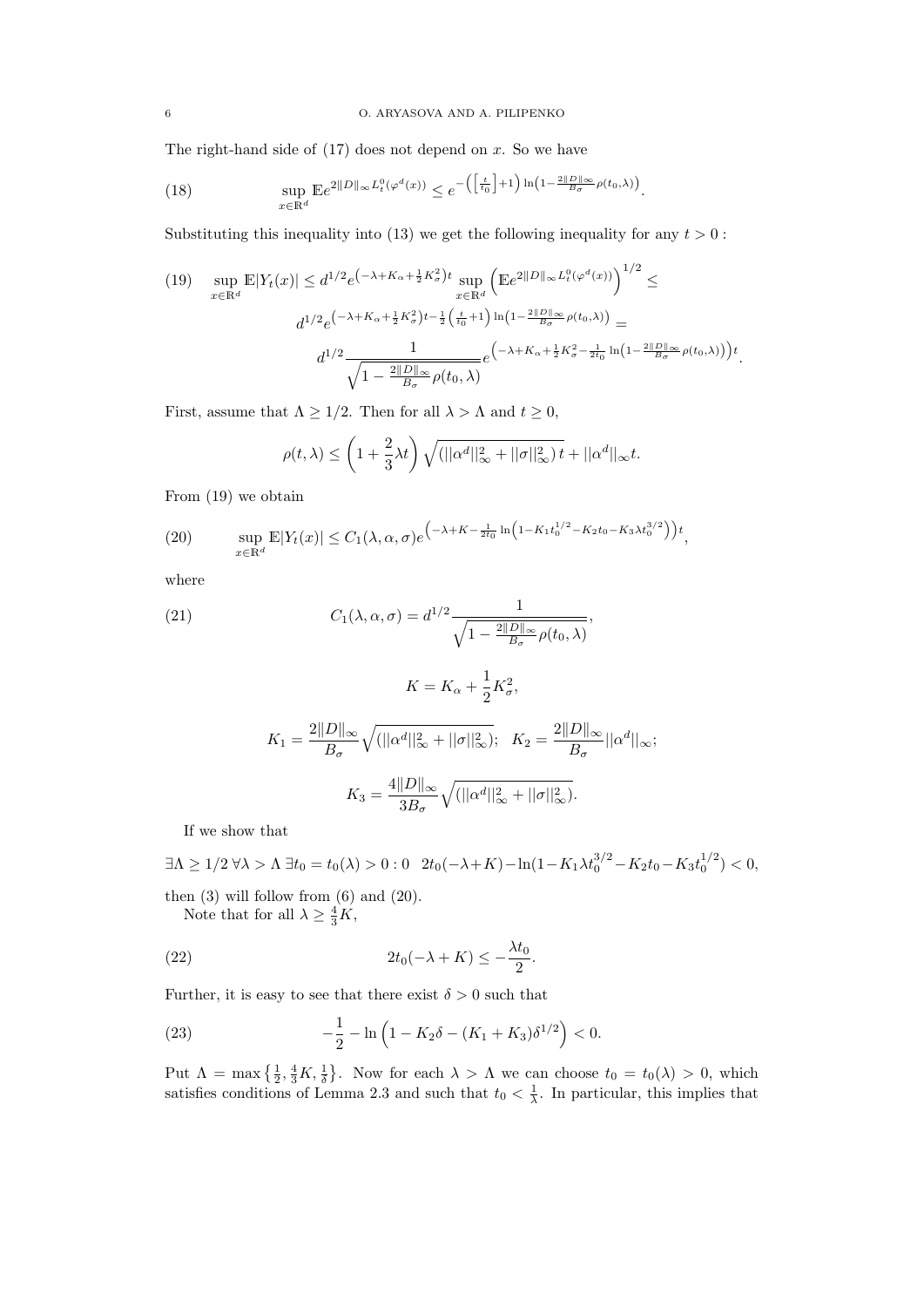$t_0 < \delta$ . Then using (22), (23) we get

$$
2t_0(-\lambda + K) - \ln(1 - K_1 \lambda t_0^{3/2} - K_2 t_0 - K_3 t_0^{1/2}) \le
$$
  

$$
- \frac{\lambda t_0}{2} - \ln(1 - K_1(\lambda t_0) t_0^{1/2} - K_2 t_0 - K_3 t_0^{1/2}) \le
$$
  

$$
- \frac{1}{2} - \ln(1 - K_1 t_0^{1/2} - K_2 t_0 - K_3 t_0^{1/2}) \le
$$
  

$$
- \frac{1}{2} - \ln(1 - K_2 \delta - (K_1 + K_3) \delta^{1/2}) < 0.
$$

Hence, if  $\lambda > \Lambda$ ,  $t_0$  satisfies the conditions of Lemma 2.3, and  $t_0 < \frac{1}{\lambda}$ , then there exist  $C_1 = C_1(\lambda, \alpha, \sigma) > 0$  defined by (21) and

$$
C_2 = C_2(\lambda, \alpha, \sigma) = 2t_0(\lambda - K) + \ln(1 - K_1 \lambda t_0^{3/2} - K_2 t_0 - K_3 t_0^{1/2}) > 0
$$

such that the inequality

$$
\sup_{x \in \mathbb{R}^d} \mathbb{E}|Y_t(x)| \le C_1 e^{-C_2 t}
$$

holds.

Similarly we can get the estimate

(24) 
$$
\sup_{x \in \mathbb{R}^d} \mathbb{E} |Y_t(x)|^p \le C_1(p) e^{-C_2(p)t}
$$

for any  $p \geq 1$ .

Substituting (24) into (6) we get (3).

### 3. STATIONARY SOLUTION

Let  $(\tilde{w}_1(t), \ldots, \tilde{w}_m(t))_{t>0}$  and  $(\hat{w}_1(t), \ldots, \hat{w}_m(t))_{t>0}$  be standard independent m-dimensional Wiener processes. For  $1 \leq k \leq m$  define two-sided Brownian motions:

$$
w_k(t) = \begin{cases} \tilde{w}_k(t), t \ge 0, \\ \hat{w}_k(-t), t < 0. \end{cases}
$$

Let  $\mathcal{F}_t$  be the augmentation of  $\sigma$ -algebra generated by  $\{w_k(s), s \leq t, 1 \leq k \leq m\}$ . Consider a d-dimensional SDE

(25) 
$$
d\varphi_t = \left(-\lambda\varphi_t + \alpha(\varphi_t)\right)dt + \sum_{k=1}^m \sigma_k(\varphi_t)dw_k(t), \ t \in \mathbb{R},
$$

where  $\lambda, \alpha, \sigma$  satisfy the conditions of Theorem 2.1.

**Definition 3.1.** We say that  $\mathcal{F}_t$ -adapted continuous process  $(\varphi_t)_{t \in \mathbb{R}}$  is a stationary solution to equation (25) if for all  $s, t \in \mathbb{R}$  such that  $s \leq t$ ,

$$
\varphi_t = \varphi_s + \int_s^t \left( -\lambda \varphi_u + \alpha(\varphi_u) \right) du + \sum_{k=1}^m \int_s^t \sigma_k(\varphi_u) dw_k(u) \text{ a.s.},
$$

and the process  $(\varphi_t)_{t \in \mathbb{R}}$  is strictly stationary.

**Theorem 3.1.** Let  $\lambda, \alpha, \sigma$  satisfy the conditions of Theorem 2.1. Then there exists a unique stationary solution to equation (25).

Proof. The proof of this theorem is quite standard, see [12]. So we outline only the main steps without technical details. Existence. Denote by  $\varphi_{s,t}(x), t \in [s,\infty)$ , a solution to the SDE

(26) 
$$
\begin{cases} d\varphi_{s,t}(x) = \left[ -\lambda \varphi_{s,t}(x) + \alpha(\varphi_{s,t}(x)) \right] dt + \sum_{k=1}^m \sigma_k(\varphi_{s,t}(x)) dw_k(t), \ t \geq s, \\ \varphi_{s,s}(x) = x. \end{cases}
$$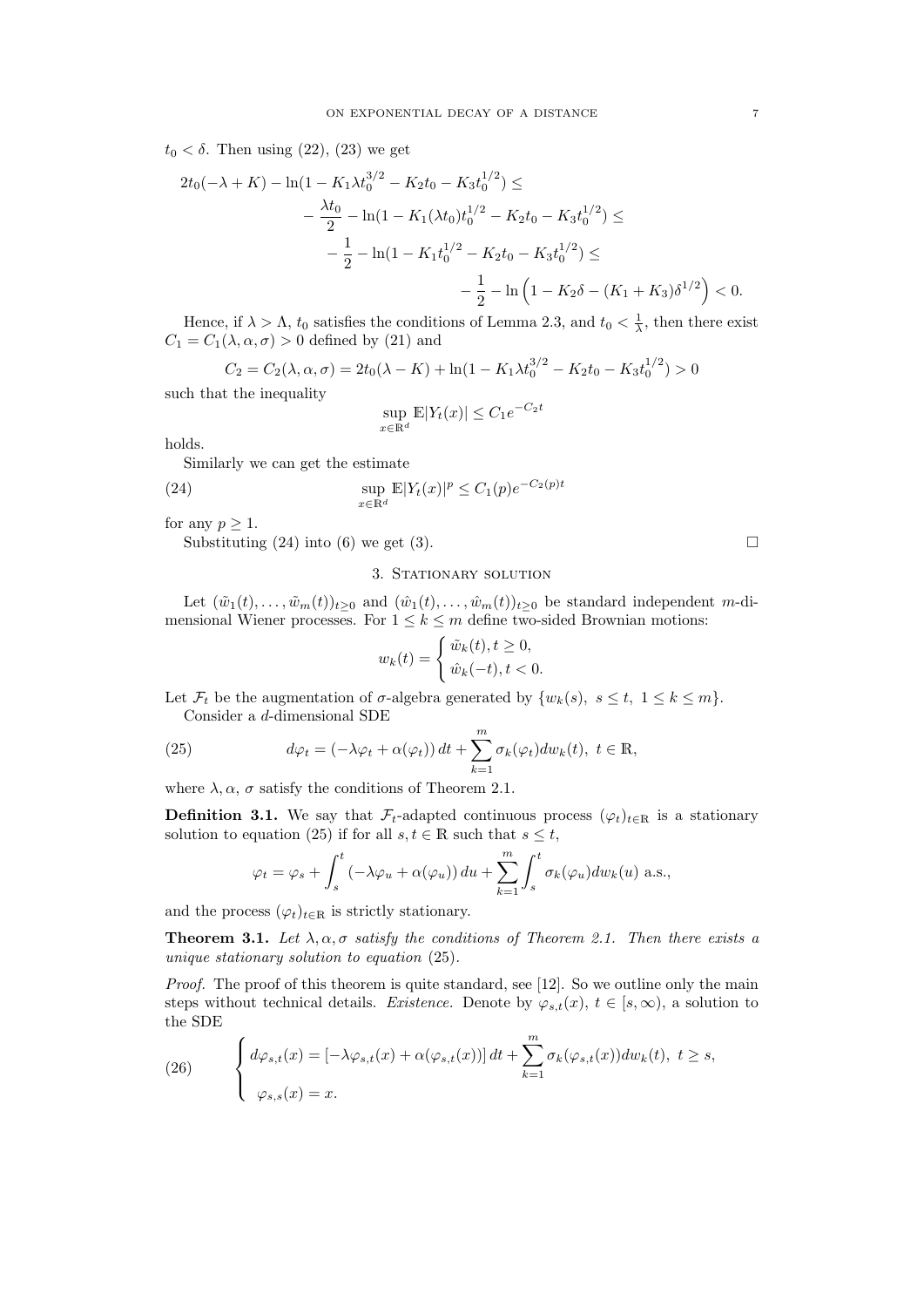A stationary solution is looked as a limit in  $L_2$  of  $\varphi_{s,t}(0)$  as  $s \to -\infty$ .

**Lemma 3.1.** For all  $s \in \mathbb{R}$  and  $x \in \mathbb{R}^d$ ,

(27) 
$$
\sup_{t \in [s,\infty)} \mathbb{E} |\varphi_{s,t}(x)|^2 < \infty.
$$

*Proof.* Let  $f \in C^2(\mathbb{R}^d)$  and A be the infinitesimal generator of the process  $(\varphi_{s,t}(x))_{t\geq 0}$ :

$$
Af(x) = \sum_{i=1}^{d} (-\lambda x^i + \alpha^i(x)) \frac{\partial f}{\partial x^i}(x) + \sum_{i,j=1}^{d} (\sigma(x)\sigma(x)^T)_{i,j} \frac{\partial^2 f}{\partial x^i \partial x^j}(x).
$$

It is well known (e.g.  $[11]$ ,  $\S 3.2$ ) that to prove  $(27)$  it is enough to verify that there exist  $K_1, K_2 > 0$  such that for all  $x \in \mathbb{R}^d$ ,

(28) 
$$
A|x|^2 \le K_1 - K_2|x|^2.
$$

We have

$$
A|x|^{2} = -2\lambda |x|^{2} + 2(\alpha(x), x) + |\sigma|^{2}.
$$

It is easy to see that (28) is satisfied with, for example,  $K_1 = \frac{\|\alpha\|_{\infty}^2}{\lambda} + \|\sigma\|_{\infty}^2$ ,  $K_2 = \lambda$ . Recall that  $||\alpha||_{\infty} = \text{ess sup}_{x \in \mathbb{R}^d} |\alpha(x)|$ .

Let  $t \in \mathbb{R}$ ,  $s \leq t$ . It follows from the uniqueness of the strong solution to (26) that

$$
\varphi_{s-p,t}(0) = \varphi_{s,t}(\varphi_{s-p,s}(0))
$$
 a.s.

By Theorem 2.1 and Lemma 3.1,

$$
\sup_{p\geq 0} \mathbb{E}|\varphi_{s-p,t}(0)-\varphi_{s,t}(0)|=\sup_{p\geq 0} \mathbb{E}|\varphi_{s,t}(\varphi_{s-p,s}(0))-\varphi_{s,t}(0)|\leq\\ \sup_{p\geq 0}C_1e^{C_2(s-t)}\mathbb{E}|\varphi_{s-p,s}(0)-0|\leq C_3e^{C_2(s-t)}\rightarrow 0,\ s\rightarrow -\infty.
$$

Here  $C_1, C_2$  are constants from Theorem 2.1,  $C_3$  is some positive constant that comes from Lemma 3.1.

Therefore there exists a limit

$$
\psi(t) := L_2 \lim_{s \to -\infty} \varphi_{s,t}(0).
$$

Stationarity of  $\psi(t)$  follows from the construction.

Theorem 2.1 and the construction of  $\psi(t)$  yield that for any  $s \leq t$ :

$$
\psi(t) = \varphi_{s,t}(\psi(s)) \text{ a.s.}
$$

It follows easily from the last equation that  $\psi(t)$  has a continuous modification.

Uniqueness. Let  $(\tilde{\psi}(t))_{t\in\mathbb{R}}$  be another stationary solution, possibly without finite moments. We have for any  $s \leq t$ :

$$
(29) \quad \mathbb{E}\left(|\tilde{\psi}(t) - \psi(t)| \wedge 1\right) = \mathbb{E}\left(|\varphi_{s,t}(\tilde{\psi}(s)) - \varphi_{s,t}(\psi(s))| \wedge 1\right) \leq
$$
\n
$$
\mathbb{E}\left(\mathbb{E}\left(|\varphi_{s,t}(\tilde{\psi}(s)) - \varphi_{s,t}(\psi(s))| \wedge 1\right)|\mathcal{F}_s\right) = \mathbb{E}\left(\mathbb{E}\left(|\varphi_{s,t}(x) - \varphi_{s,t}(y)| \wedge 1\right)\Big|_{\substack{x=\tilde{\psi}(s),\\y=\psi(s)}}\right) \leq
$$
\n
$$
\mathbb{E}\left(\left(\mathbb{E}|\varphi_{s,t}(x) - \varphi_{s,t}(y)|\right)\Big|_{\substack{x=\tilde{\psi}(s),\\y=\psi(s)}} \wedge 1\right) \leq \mathbb{E}\left(|x-y|C_1e^{-C_2(t-s)}\Big|_{\substack{x=\tilde{\psi}(s),\\y=\psi(s)}} \wedge 1\right) =
$$
\n
$$
\mathbb{E}\left[\left|\psi(s)|C_1e^{-C_2(t-s)} \wedge 1\right] + \mathbb{E}\left[\left|\tilde{\psi}(s)|C_1e^{-C_2(t-s)} \wedge 1\right]\right) =
$$
\n
$$
\mathbb{E}\left[\left|\psi(0)|C_1e^{-C_2(t-s)} \wedge 1\right] + \mathbb{E}\left[\left|\tilde{\psi}(0)|C_1e^{-C_2(t-s)} \wedge 1\right]\right].
$$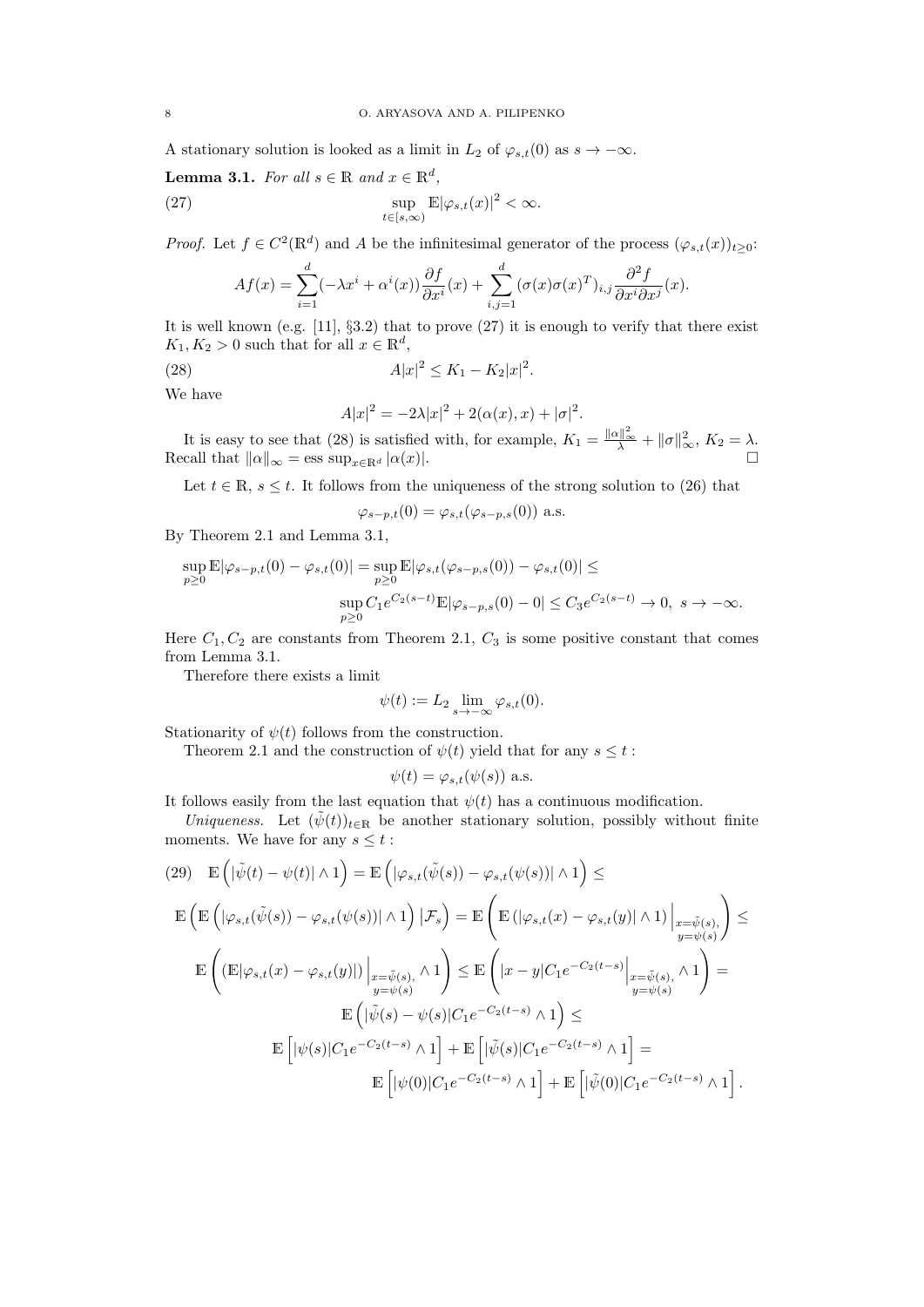Here  $C_1, C_2$  are constants from (3). By Lebesgue's dominated convergence theorem, the right-hand side of (29) tends to zero as  $s \to -\infty$ . Hence  $\mathbb{E}|\tilde{\psi}(t) - \psi(t)| \wedge 1 = 0$ . This and continuity of  $(\tilde{\psi}(t)),(\psi(t))$  yield

$$
\mathbb{P}(\tilde{\psi}(t) = \psi(t), \ t \in \mathbb{R}) = 1.
$$

# 4. Appendix

Proof of Lemma 2.1. Put

$$
\tau^N = \inf\{t \ge 0 : t + \int_0^t |Y_s(x)|^2 ds + L_t^0(\varphi^d(x)) \ge N\}.
$$

By Itô's formula,

$$
\begin{split} e^{h(t\wedge\tau^{N})}|Y_{t\wedge\tau^{N}}(x)|^{2} & = |Y_{0}(x)|^{2}+\int_{0}^{t\wedge\tau^{N}}e^{h(s)}|Y_{s}(x)|^{2}(2\lambda-2K_{\alpha}-K_{\sigma}^{2})ds-\\ & 2\int_{0}^{t\wedge\tau^{N}}e^{h(s)}|Y_{s}(x)|^{2}|D(\varphi_{s}(x))|dL_{s}^{0}(\varphi(x))+2\int_{0}^{t\wedge\tau^{N}}e^{h(s)}\sum_{i,j=1}^{d}Y_{s}^{ij}(x)dY_{s}^{ij}(x)ds+\\ & \sum_{k=1}^{m}\sum_{i,j=1}^{d}\int_{0}^{t\wedge\tau^{N}}e^{h(s)}\left(\sum_{r=1}^{d}\nabla\sigma_{k}^{ir}(\varphi_{s}(x))Y_{s}^{rj}(x)\right)^{2}ds=\\ & |Y_{0}(x)|^{2}+\int_{0}^{t\wedge\tau^{N}}e^{h(s)}|Y_{s}(x)|^{2}(2\lambda-2K_{\alpha}-K_{\sigma}^{2})ds-\\ & 2\int_{0}^{t\wedge\tau^{N}}e^{h(s)}\sum_{i,j=1}^{d}(Y_{s}^{ij}(x))^{2}ds+2\int_{0}^{t\wedge\tau^{N}}e^{h(s)}\sum_{i,j,q=1}^{d}Y_{s}^{ij}(x)\nabla\alpha^{iq}(\varphi_{s}(x))Y_{s}^{qj}(x)ds+\\ & 2\int_{0}^{t\wedge\tau^{N}}e^{h(s)}\sum_{i,j,q=1}^{d}Y_{s}^{ij}(x)D^{iq}(\varphi_{s}(x))Y_{s}^{qj}(x)dL_{s}^{0}(\varphi^{d}(x))+\\ & 2\int_{0}^{t\wedge\tau^{N}}e^{h(s)}\sum_{k=1}^{m}\sum_{i,j,q=1}^{d}Y_{s}^{ij}(x)\nabla\sigma_{k}^{iq}(\varphi_{s}(x))Y_{s}^{qj}(x)dw_{k}(s)+\\ & \sum_{k=1}^{m}\sum_{i,j=1}^{d}\int_{0}^{t\wedge\tau^{N}}e^{h(s)}\left(\sum_{r=1}^{d}\nabla\sigma_{k}^{ir}(\varphi_{s}(x))Y_{s}^{rj}(x)\right)^{2}ds. \end{split}
$$

Using the Cauchy-Schwarz inequality we get that for each  $t > 0$ ,

$$
\left| \sum_{i,j,q=1}^d Y_t^{ij}(x) \nabla \alpha^{iq} (\varphi_t(x)) Y_t^{qj}(x) \right| \leq |Y_t(x)|^2 |\nabla \alpha(\varphi_t(x))|.
$$

Then taking into account Remark 2.1 we obtain

(30) 
$$
\int_0^{t \wedge \tau^N} \left| \sum_{i,j,q=1}^d Y_s^{ij}(x) \nabla \alpha^{iq} (\varphi_s(x)) Y_s^{qj}(x) \right| ds \leq K_\alpha \int_0^{t \wedge \tau^N} |Y_s(x)|^2 ds,
$$

where  $K_{\alpha}$  is defined by (11).

 $\Box$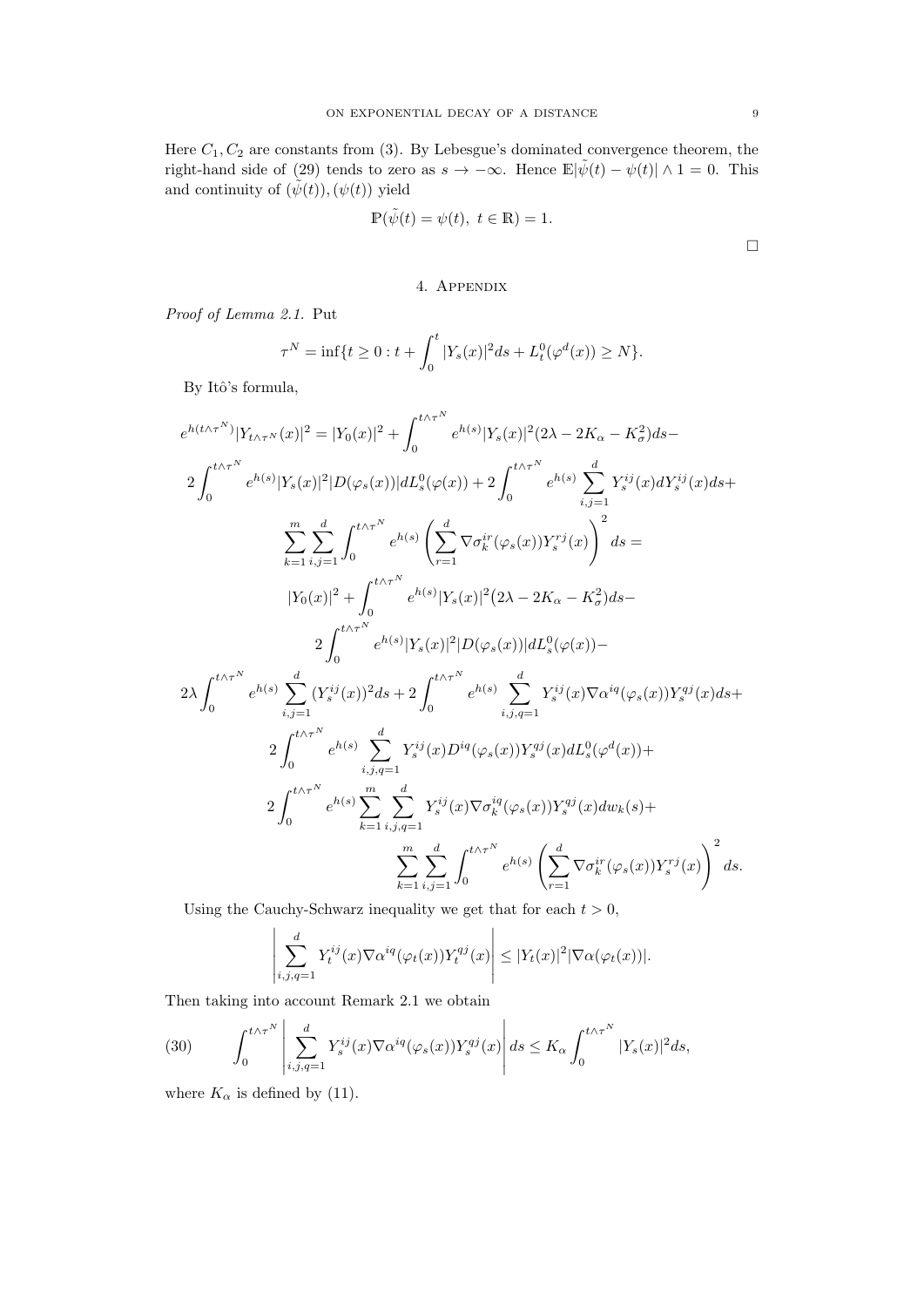Similarly,

$$
(31) \quad \int_0^{t\wedge\tau^N} e^{h(s)}\left|\sum_{i,j,q=1}^d Y^{ij}_s(x)D^{iq}(\varphi_s(x))Y^{qj}_s(x)\right|dL_s^0(\varphi^d(x)) \le
$$

$$
||D||_{\infty} \int_0^{t\wedge\tau^N} e^{h(s)}|Y_s(x)|^2dL_s^0(\varphi^d(x)).
$$

Further, for  $t > 0$ ,

$$
(32) \sum_{k=1}^{m} \sum_{i,j=1}^{d} \left( \sum_{r=1}^{d} \nabla \sigma_k^{ir} (\varphi_t(x)) Y_t^{rj}(x) \right)^2 \le
$$
  

$$
\sum_{k=1}^{m} \sum_{i,j=1}^{d} \left( \sum_{r=1}^{d} \left( \nabla \sigma_k^{ir} (\varphi_t(x)) \right)^2 \right) \left( \sum_{r=1}^{d} \left( Y_t^{rj}(x) \right)^2 \right) \leq |\nabla \sigma(x)|^2 |Y_t(x)|^2 \leq K_{\sigma}^2 |Y_t(x)|^2,
$$

where  $K_{\sigma}$  is defined by (12).

Taking into account  $(30)$ – $(32)$  we get

$$
e^{h(t\wedge\tau^{N})}|Y_{t\wedge\tau^{N}}(x)|^{2} = |Y_{0}(x)|^{2} + (2\lambda - 2K_{\alpha} - K_{\sigma}^{2}) \int_{0}^{t\wedge\tau^{N}} e^{h(s)} |Y_{s}(x)|^{2} ds - 2\int_{0}^{t\wedge\tau^{N}} e^{h(s)} |Y_{s}(x)|^{2} ||D||_{\infty} dL_{s}^{0}(\varphi(x)) - 2\lambda \int_{0}^{t\wedge\tau^{N}} e^{h(s)} |Y_{s}(x)|^{2} ds + 2dK_{\alpha} \int_{0}^{t\wedge\tau^{N}} e^{h(s)} |Y_{s}(x)|^{2} ds + 2\int_{0}^{t\wedge\tau^{N}} e^{h(s)} ||D||_{\infty} |Y_{s}(x)|^{2} dL_{s}^{0}(\varphi^{d}(x)) + K_{\sigma}^{2} \int_{0}^{t} e^{h(s)} |Y_{s}(x)|^{2} ds + 2\int_{0}^{t\wedge\tau^{N}} e^{h(s)} \sum_{k=1}^{m} \sum_{i,j,q=1}^{d} Y_{s}^{ij}(x) \nabla \sigma_{k}^{iq}(\varphi_{s}(x)) Y_{s}^{qj}(x) dw_{k}(s) \leq |Y_{0}(x)|^{2} + M(t\wedge\tau^{N}),
$$

where

$$
M(t \wedge \tau^N) = 2 \int_0^{t \wedge \tau^N} e^{h(s)} \sum_{k=1}^m \sum_{i,j,q=1}^d Y_s^{ij}(x) \nabla \sigma_k^{iq}(\varphi_s(x)) Y_s^{qj}(x) dw_k(s), t \ge 0,
$$

is a square integrable martingale. Then for all  $t\geq 0,$ 

$$
\mathbb{E}e^{h(t\wedge \tau^N)}|Y_{t\wedge \tau^N}(x)|^2 \leq |Y_0(x)|^2 = |E|^2 = d.
$$

Passing to the limit as  $N \to \infty$  and applying Fatou's lemma we get that for all  $T > 0$ ,

$$
\sup_{t \in [0,T]} \mathbb{E}e^{h(t)} |Y_t(x)|^2 \le d.
$$

*Proof of Lemma 2.2.* The process  $(\varphi_t(x))_{t\geq 0}$  is a multidimensional semimartingale. Set

(33) 
$$
\widetilde{L}_t^0(\varphi^d(x)) = 2(\varphi_t^d(x))^+ - 2(x^d)^+ - 2\int_0^t 1_{\varphi_s^d(x) > 0} d\varphi_s^d(x), \ t \ge 0.
$$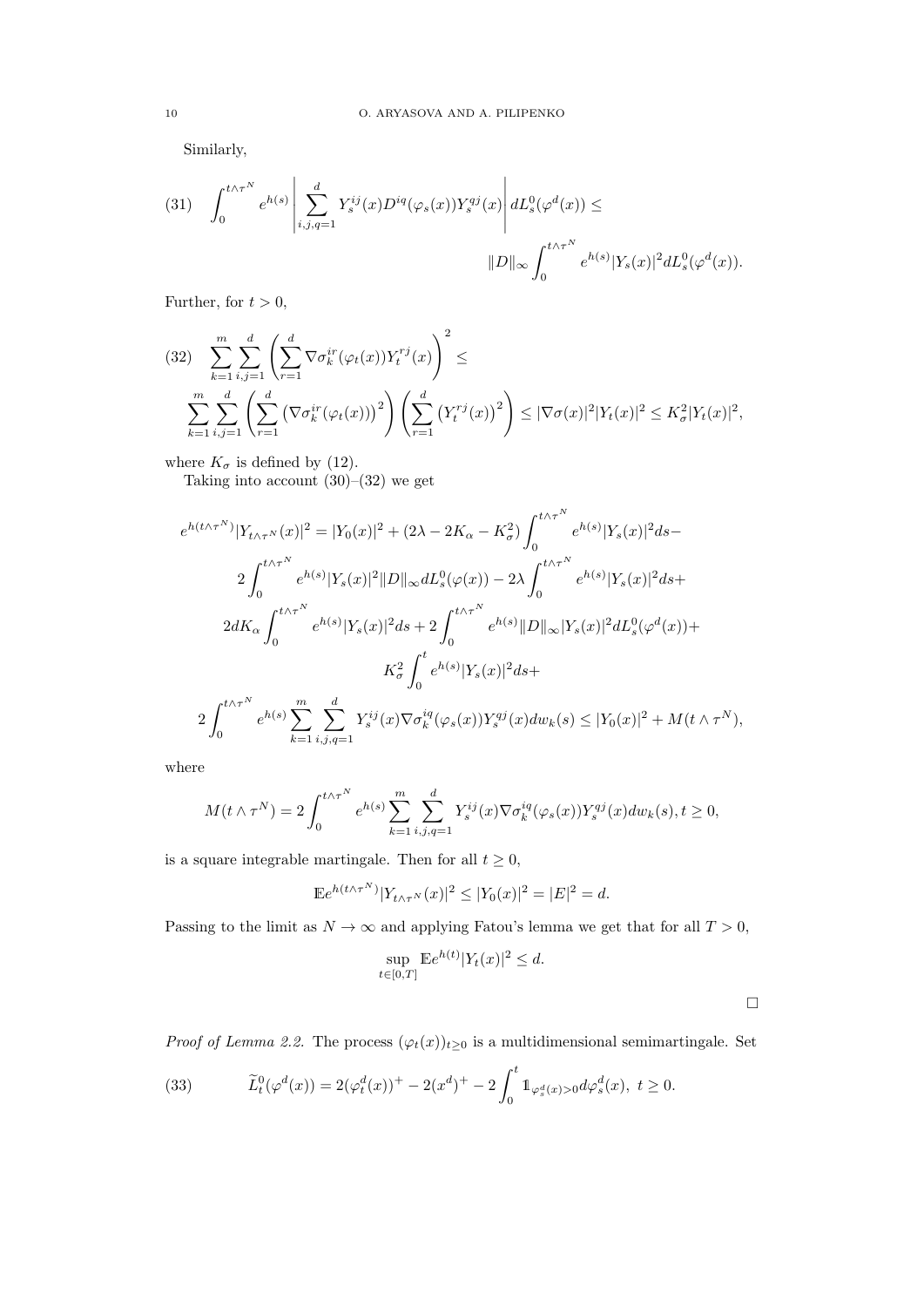This process is also called a local time of the process  $(\varphi_t^d(x))_{t\geq 0}$  at zero and satisfies the equality (see [14], Ch. VI, Corollary  $(1.9)$  and Th.  $(1.7)$ )

$$
\begin{split} \widetilde{L}^0_t(\varphi^d(x))&=\lim_{\varepsilon\downarrow 0}\frac{1}{2\varepsilon}\int_0^t1\!\!1_{(-\varepsilon,\varepsilon)}(\varphi^d_s(x))d\langle\varphi^d(x),\varphi^d(x)\rangle_s=\\ &=\lim_{\varepsilon\downarrow 0}\frac{1}{2\varepsilon}\int_0^t1\!\!1_{(-\varepsilon,\varepsilon)}(\varphi^d_s(x))\sum_{k=1}^d\big(\sigma^d_k(\varphi_s(x))\big)^2ds,\end{split}
$$

which holds almost surely.

Using (9) and (B3) in which we put  $\theta^* = (0, 0, \ldots, 0, 1)$  we get that, almost surely,

$$
\widetilde{L}_t^0(\varphi^d(x)) \ge B_\sigma \lim_{\varepsilon \downarrow 0} \frac{1}{2\varepsilon} \int_0^t \mathbb{1}_{(-\varepsilon,\varepsilon)}(\varphi^d_s(x))ds = B_\sigma L_t^0(\varphi^d(x)) = B_\sigma L_t^0(\varphi(x)).
$$

So

(34) 
$$
L_t^0(\varphi^d(x)) \leq \frac{1}{B_\sigma} \tilde{L}_t^0(\varphi^d(x)).
$$

Consequently, to estimate  $\mathbb{E}L^0(\varphi(x))$  it is enough to get an estimation for  $\mathbb{E}L^0_t(\varphi^d(x))$ .

Since the local time  $L_t^0(\varphi^d(x)) = L_t^S(\varphi(x))$  does not increase until the first time when the process  $(\varphi_t(x))_{t>0}$  reaches the hyperplane S, it follows from the strong Markov property of the process  $(\varphi_t(x))_{t\geq 0}$  that

(35) 
$$
\mathbb{E}L_t^0(\varphi^d(x)) \leq \sup_{\tilde{x}\in S} \mathbb{E}L_t^0(\varphi^d(\tilde{x})).
$$

To estimate the expectation of the local time let us estimate each term in the righthand side of Tanaka's formula (33). Note that for all  $t \geq 0$ ,

(36) 
$$
\mathbb{E}(\varphi_t^d(\tilde{x}))^+ \leq \mathbb{E}|\varphi_t^d(\tilde{x})| \leq \sqrt{\mathbb{E}(\varphi_t^d(\tilde{x}))^2}.
$$

By Itô's formula, for any  $\tilde{x} \in S$ 

$$
(37) \quad (\varphi_t^d(\tilde{x}))^2 = \varphi_0^d(\tilde{x}))^2 + 2 \int_0^t \varphi_s^d(\tilde{x}) d\varphi_s^d(\tilde{x}) + \sum_{k=1}^m \int_0^t \left(\sigma_k^d(\varphi_s(\tilde{x})))^2 ds =
$$

$$
\int_0^t \left[ -2\lambda(\varphi_s^d(\tilde{x}))^2 + 2\alpha^d(\varphi_s(\tilde{x}))\varphi_s^d(\tilde{x}) + \sum_{k=1}^m \left(\sigma_k^d(\varphi_s(\tilde{x})))^2 \right] ds +
$$

$$
2 \int_0^t \varphi_s^d(\tilde{x}) \sum_{k=1}^m \sigma_k^d(\varphi_s(\tilde{x})) dw_k(s).
$$

Consider the expression in the square brackets. We have

$$
-2\lambda(\varphi_s^d(\tilde{x}))^2 + 2\alpha^d(\varphi_s(\tilde{x}))\varphi_s^d(\tilde{x}) + \sum_{k=1}^m \left(\sigma_k^d(\varphi_s(\tilde{x}))\right)^2 \le f(\varphi_s^d(\tilde{x})),
$$

where  $f(x) = -2\lambda x^2 + 2||\alpha^d||_{\infty}^2 x + ||\sigma||_{\infty}^2$ . The function f attains the global maximum at  $x_{max} = \frac{\|\alpha^d\|_{\infty}^2}{2\lambda}$ , and  $f(x_{max}) = \frac{\|\alpha^d\|_{\infty}^2}{2\lambda} + ||\sigma||_{\infty}^2$ . Substituting the maximum value of f into  $(37)$  we get

$$
(\varphi_t^d(\tilde{x}))^2 \le \left(\frac{||\alpha^d||_\infty^2}{2\lambda} + ||\sigma||_\infty^2\right)t + 2\sum_{k=1}^m \int_0^t \varphi_s^d(\tilde{x})\sigma_k^d(\varphi_s(\tilde{x}))dw_k(s).
$$

Here we use the fact that  $\varphi_0^d(\tilde{x}) = 0$ . Note that  $\sum_{k=1}^m \int_0^t \varphi_s^d(\tilde{x}) \sigma_k^d(\varphi_s(\tilde{x})) dw_k(s)$  is a local square integrable martingale.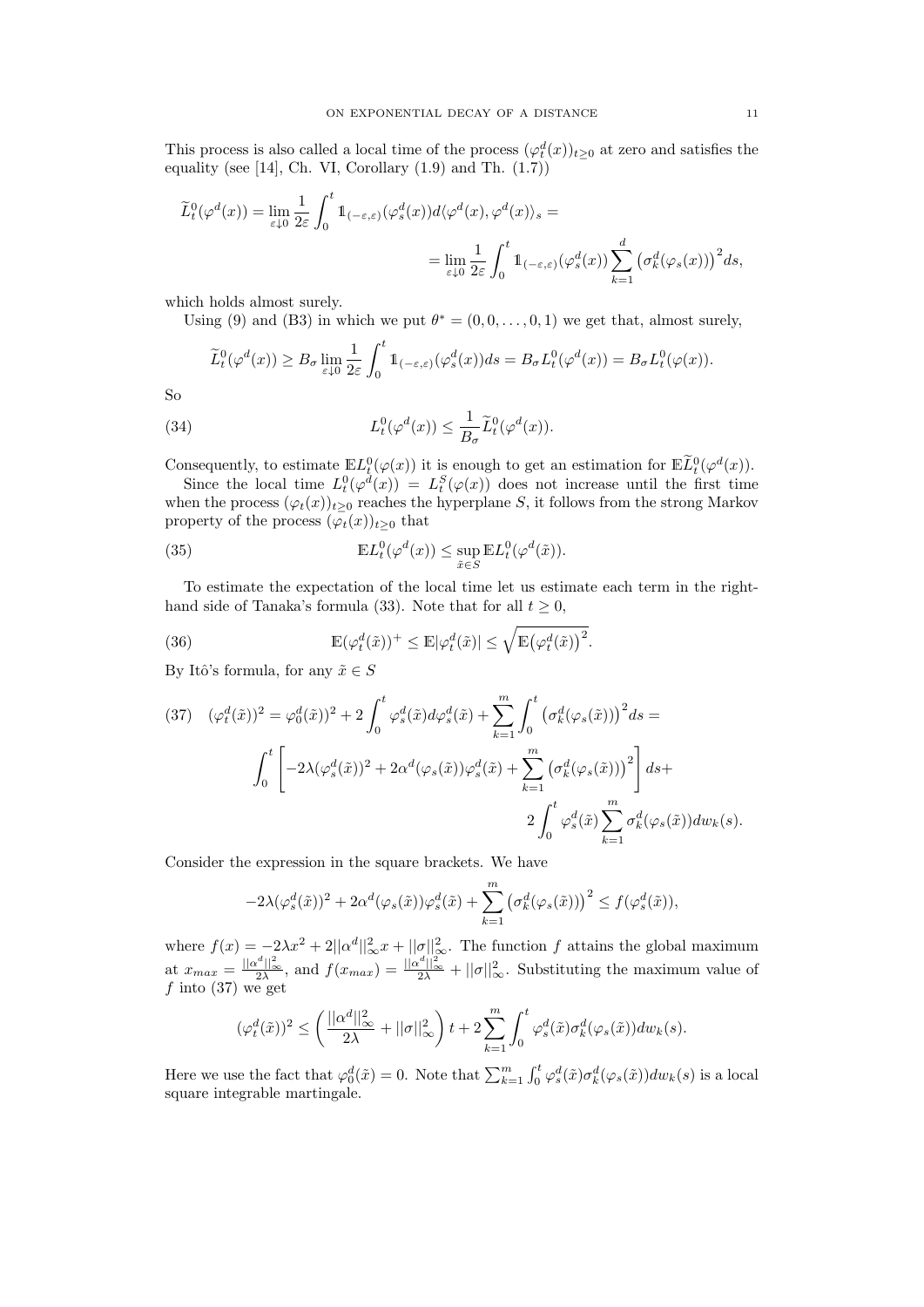Using localization and Fatou's lemma we obtain

$$
\mathbb{E}(\varphi_t^d(\tilde{x}))^2 \le \left(\frac{||\alpha^d||_\infty^2}{2\lambda} + ||\sigma||_\infty^2\right)t.
$$

Hence, by (36)

(38) 
$$
\mathbb{E}(\varphi_t^d(\tilde{x}))^+ \leq \sqrt{\left(\frac{||\alpha^d||_{\infty}^2}{2\lambda} + ||\sigma||_{\infty}^2\right)t}.
$$

Further,

$$
-\int_0^t \mathbb{1}_{\varphi_s^d(\tilde{x})>0} d\varphi_s^d(\tilde{x}) =
$$
  

$$
\lambda \int_0^t \mathbb{1}_{\varphi_s^d(\tilde{x})>0} \varphi_s^d(\tilde{x}) ds - \int_0^t \mathbb{1}_{\varphi_s^d(\tilde{x})>0} \alpha^d(\varphi_s(\tilde{x})) ds - \sum_{k=1}^m \int_0^t \mathbb{1}_{\varphi_s^d(\tilde{x})>0} \sigma_k^d(\varphi_s(\tilde{x})) dw_k(s).
$$

Using (38) we get

$$
(39) \quad -\mathbb{E}\int_0^t \mathbb{1}_{\varphi_s^d(\tilde{x})>0}d\varphi_s^d(\tilde{x}) \leq \|\alpha^d\|_{\infty}t + \lambda \mathbb{E}\int_0^t (\varphi_s^d(\tilde{x}))^+ds \leq
$$

$$
\|\alpha^d\|_{\infty}t + \frac{2\lambda}{3}\sqrt{\left(\frac{||\alpha^d||_{\infty}^2}{2\lambda} + \|\sigma\|_{\infty}^2\right)t^3}.
$$

Taking into account (38), (39) we obtain

$$
\mathbb{E}\widetilde{L}^0_t(\varphi^d(\tilde{x})) \leq \rho(t,\lambda),
$$

where

$$
\rho(t,\lambda) = ||\alpha^d||_{\infty} t + \left(1 + \frac{2}{3}\lambda t\right) \sqrt{\left(\frac{||\alpha^d||_{\infty}^2}{2\lambda} + ||\sigma||_{\infty}^2\right)t}.
$$

Then (35) implies that for each  $x \in \mathbb{R}^d$ ,

$$
\mathbb{E}\widetilde{L}_t^0(\varphi^d(x)) \le \rho(t,\lambda),
$$

and

$$
\sup_{x \in \mathbb{R}^d} \mathbb{E} \widetilde{L}_t^0(\varphi^d(x)) \le \rho(t, \lambda).
$$

By (34),

$$
\sup_{x \in \mathbb{R}^d} \mathbb{E} L_t^0(\varphi^d(x)) \le \frac{\rho(t, \lambda)}{B_\sigma}.
$$

 $\Box$ 

# **ACKNOWLEDGMENT**

The authors appreciate to the reviewer for scrutinize reading and oversights found.

### **REFERENCES**

- 1. O. Aryasova and A. Pilipenko. A representation for the derivative with respect to the initial data of the solution of an sde with a non-regular drift, North-W. Eur. J. of Math. 3 (2017), 1–40.
- 2. O. Aryasova and A. Pilipenko, Exponential a.s. synchronization of one-dimensional diffusions with non-regular coefficients, 2020, arXiv2003.02614.
- 3. O. V. Aryasova and A. Yu. Pilipenko, On properties of a flow generated by an SDE with discontinuous drift, Electron. J. Probab. 17 (2012), no. 106, 1–20.
- 4. N. Bouleau and F. Hirsch, Dirichlet Forms and Analysis on Wiener Space, De Gruyter, Berlin, Boston, 2010.